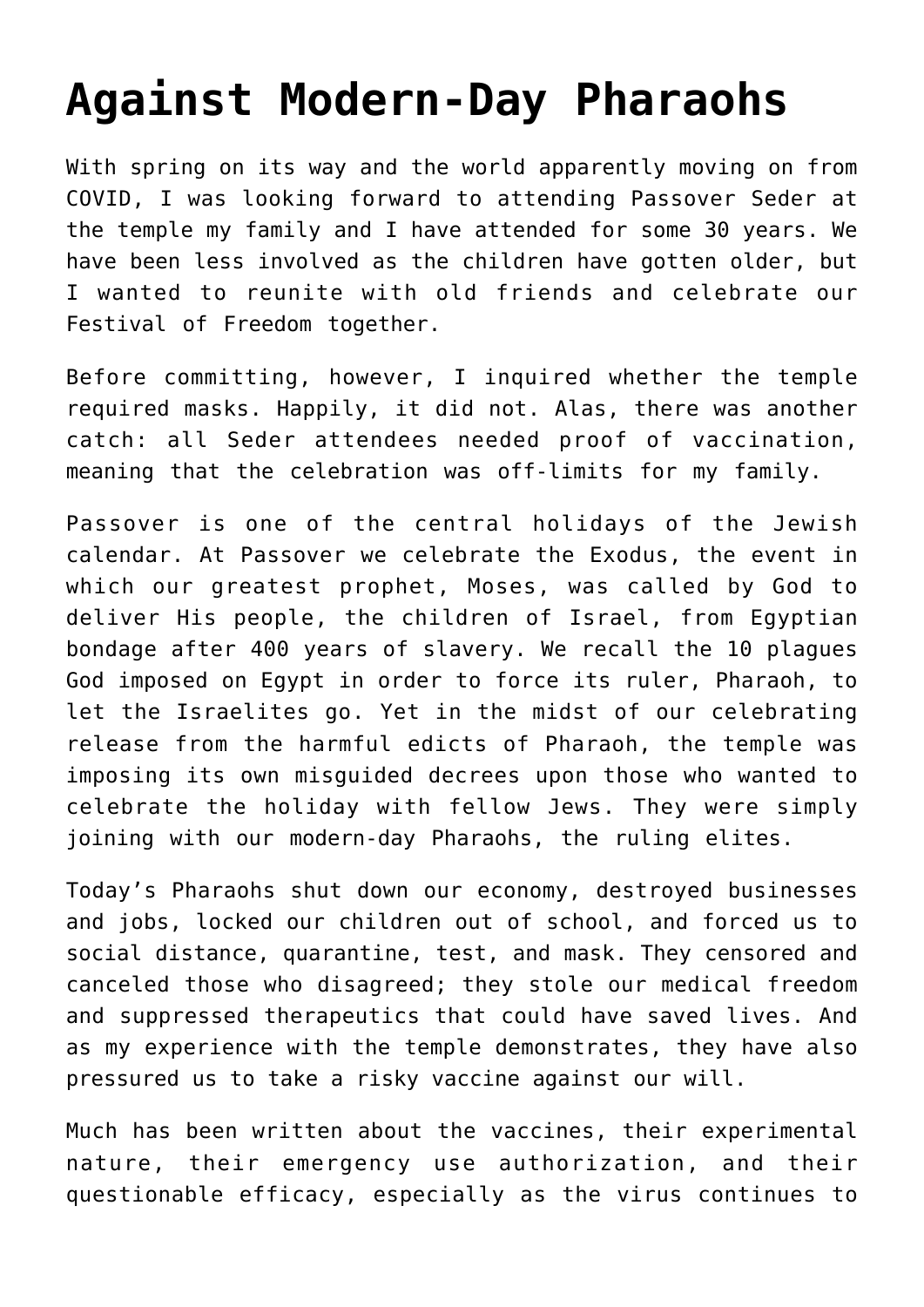mutate. The [adverse](https://openvaers.com/covid-data/myo-pericarditis) [events](https://phmpt.org/wp-content/uploads/2021/11/5.3.6-postmarketing-experience.pdf) associated with the vaccine—including [serious](https://phmpt.org/wp-content/uploads/2022/03/125742_S1_M5_c4591001-T-S-final-reacto-tables-track.pdf) life-threatening conditions and even death—concern many of us. Since the vaccine was released in December of 2020, the Vaccine Adverse Event Reporting System (VAERS) [credits,](https://theirishsentinel.com/2022/04/10/cardiac-disorders-account-for-20-of-1-2-million-injuries-reported-after-covid-vaccines-vaers-data-show/) as of April 1, nearly 27,000 deaths, more than 217,000 serious injuries, and some 1.2 million adverse events as a result of the vaccines. Even with these disastrous outcomes, we are still accounting for only a fraction of vaccine-related injuries, because of [underreporting.](https://flybynews.wordpress.com/2021/12/20/what-the-vaers-data-tell-us-about-covid-jab-safety/)

Despite these vaccinations and their subsequent boosters, many are still infected by the virus, spread it, require hospitalization and ICU admission, and die of COVID. International numbers paint a particularly dismal picture. In the U.K., 77 percent of [COVID](https://www.theblaze.com/op-ed/horowitz-record-infections-in-super-vaxxed-uk-seniors-as-double-vaxxed-show-negative-efficacy-against-covid-death) deaths in those over 70 are triple-vaccinated, while 80 percent of severe cases in [Israel](https://www.israelnationalnews.com/news/321674) are among the fully vaccinated.

By contrast, the continent of [Africa](https://www.theblaze.com/op-ed/horowitz-leave-africa-alone-and-stop-forcing-the-shots-it-clearly-doesnt-need) has a low vaccination rate (11 percent) but far lower rates of COVID deaths than the U.S. and other advanced nations, all of which are heavily vaccinated. Nigeria, for example, has [vaccinated](https://en.wikipedia.org/wiki/COVID-19_vaccination_in_Nigeria) roughly 8 percent of its 200 million population. It has a COVID death rate of 15 per [million,](https://www.worldometers.info/coronavirus/#countries) while the U.S. has a death rate of more than 3,000 per million, one of the worst in the world.

Then there is the matter of natural immunity, which is far more durable and robust than the weak, transient immunity obtained from the vaccines. More than [40 percent of](https://www.washingtonpost.com/health/2022/02/28/covid-cases-nationwide/) Americans-including my family-have already had the virus. Given this information, one wonders why the temple would require previously infected individuals to have the vaccine before attending.

Another important point to consider is that the vaccine is still [experimental](https://newsvoice.se/2021/08/dr-mercola-analysis-robert-malone/), rushed through the approval process in the midst of a pandemic and without the benefit of long-term studies. It generally takes four to six years to bring a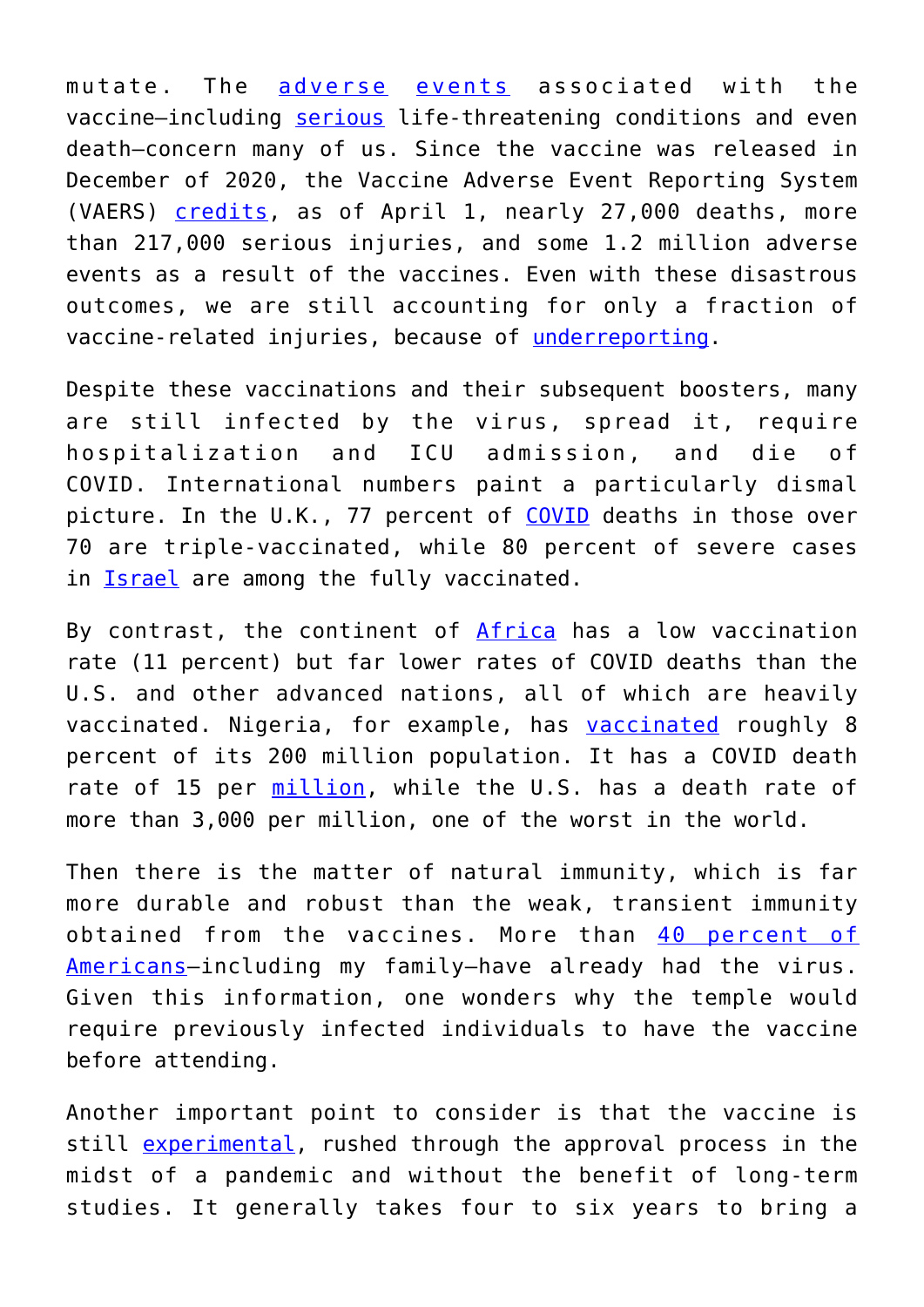vaccine to market. What safeguards were bypassed in the rush to produce a vaccine for COVID? Early release of the data from clinical trials by the FDA (initially to be hidden for 75 years until reversed by a [court](https://www.reuters.com/legal/government/paramount-importance-judge-orders-fda-hasten-release-pfizer-vaccine-docs-2022-01-07/) order) showed that there were more than 1,200 deaths in the first 90 days of the Pfizer vaccine rollout, among other significant issues. That alone should have prevented the vaccine from ever being released to the public.

We know that the original COVID viral strain likely emerged from the Wuhan Institute of Virology in China—with funding from our own National Institutes of Health—and that it has mutated multiple times. The current COVID strain is [several](https://www.mercurynews.com/2021/10/26/does-the-first-coronavirus-that-kicked-off-the-pandemic-still-exist-2/) [generations removed](https://www.mercurynews.com/2021/10/26/does-the-first-coronavirus-that-kicked-off-the-pandemic-still-exist-2/) from the original, making the vaccines outdated and ineffective against [Omicron](https://www.reuters.com/business/healthcare-pharmaceuticals/us-study-suggests-covid-19-vaccines-may-be-ineffective-against-omicron-without-2021-12-14/). Indeed, they may even have negative [efficacy.](https://www.theblaze.com/op-ed/horowitz-record-infections-in-super-vaxxed-uk-seniors-as-double-vaxxed-show-negative-efficacy-against-covid-death)

But even if the ineffectiveness and harm of the vaccines wasn't an issue, there is still the critical matter of medical freedom, bodily autonomy, and the right of individuals to *choose* which medicine or treatment they wish to take. This is particularly important under the circumstances of an experimental vaccine. Does not the temple agree that individuals, made in the image of God and blessed with powers of reason, should have ultimate authority over which medicines or gene therapies they introduce into their bodies? One would think that, given our knowledge of the medical experimentation carried out on fellow Jews in Nazi death camps by Josef Mengele, it would be considered immoral to mandate any medicine, vaccine, or gene therapy as a condition for attending a religious service.

I asked my temple what Moses would say to the Pharaohs of today. How would Moses respond to those that mandated a vaccine as a condition for attending a Seder?

I think he would say, "Let my people go," as he said to the Pharoah. "Let my people go to our Festival of Freedom, our